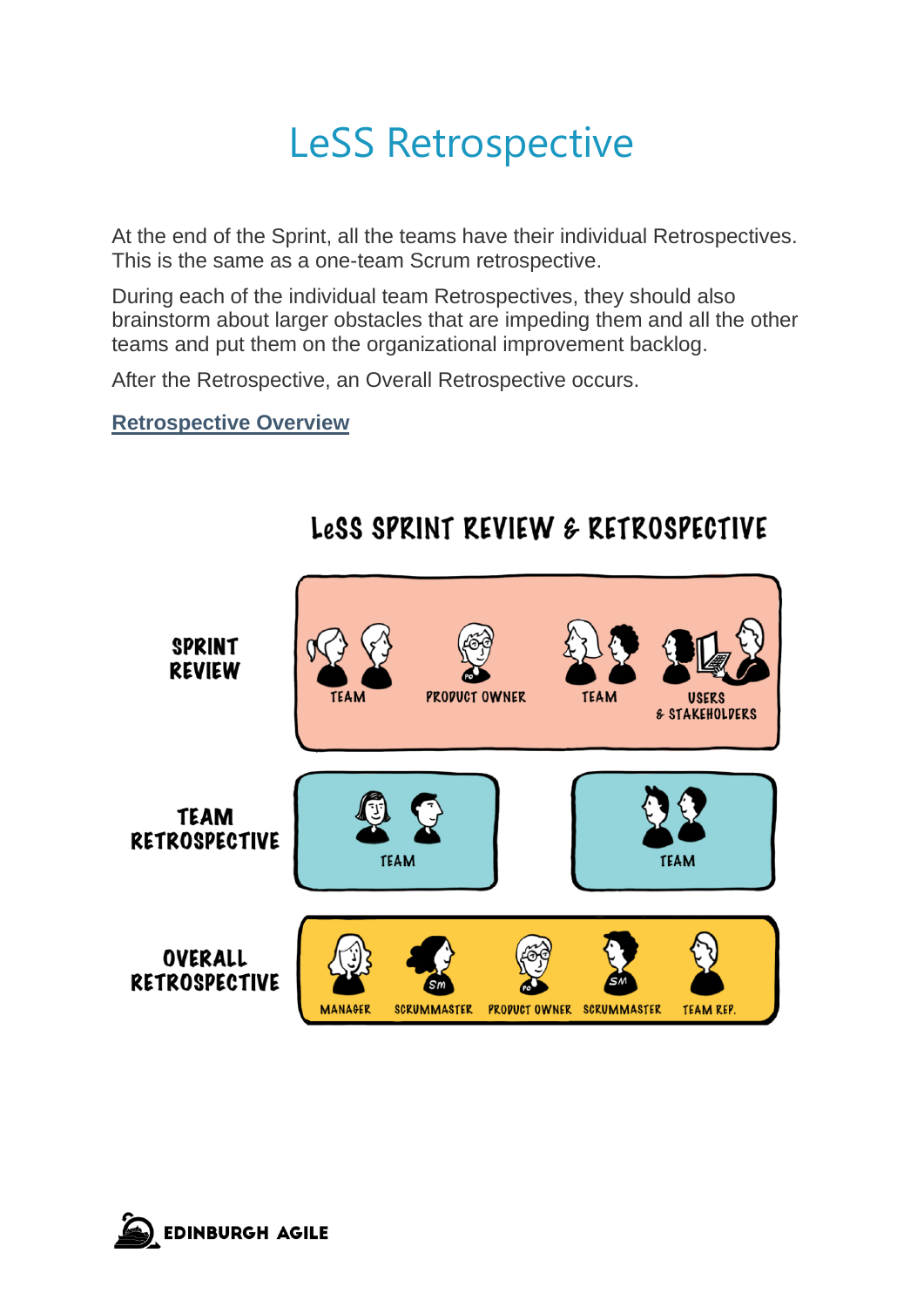# LeSS Overall Retrospective

The Overall Retrospective is a new meeting in LeSS. Its purpose is to discuss cross-team, organizational and systemic problems within the organization.

#### **Questions to explore**

In an Overall Retrospective, the systemic and organizational issues explored are above the level of a single team. Topics that might be discussed in an Overall Retrospective are:

- How well are the teams working together?
- Are the Communities of Practice working?
- Is there something that a team did that should be shared?
- Are the teams learning together?
- Are teams close to customers?
- Are there systemic organizational issues that cause problems in how teams operate?
- Is the Product Owner doing well?
- Is the Product Owner maintaining his [five relationships?](https://less.works/less/framework/product-owner.html#five-relationships)

#### **Participants**

An Overall Retrospective is attended by the Product Owner, Scrum Masters, Team representatives, and managers (if any).

#### **Timing**

Conceptually, the Overall Retrospective occurs right after the team Retrospectives. Practically, this can pose a problem as the team Retrospectives are often at the end of the day at the end of a Sprint. Not only are people often exhausted, but they also don't have time to continue with another Retrospective meeting.

The common way out of this is to have the Overall Retrospective at the beginning of the next Sprint.